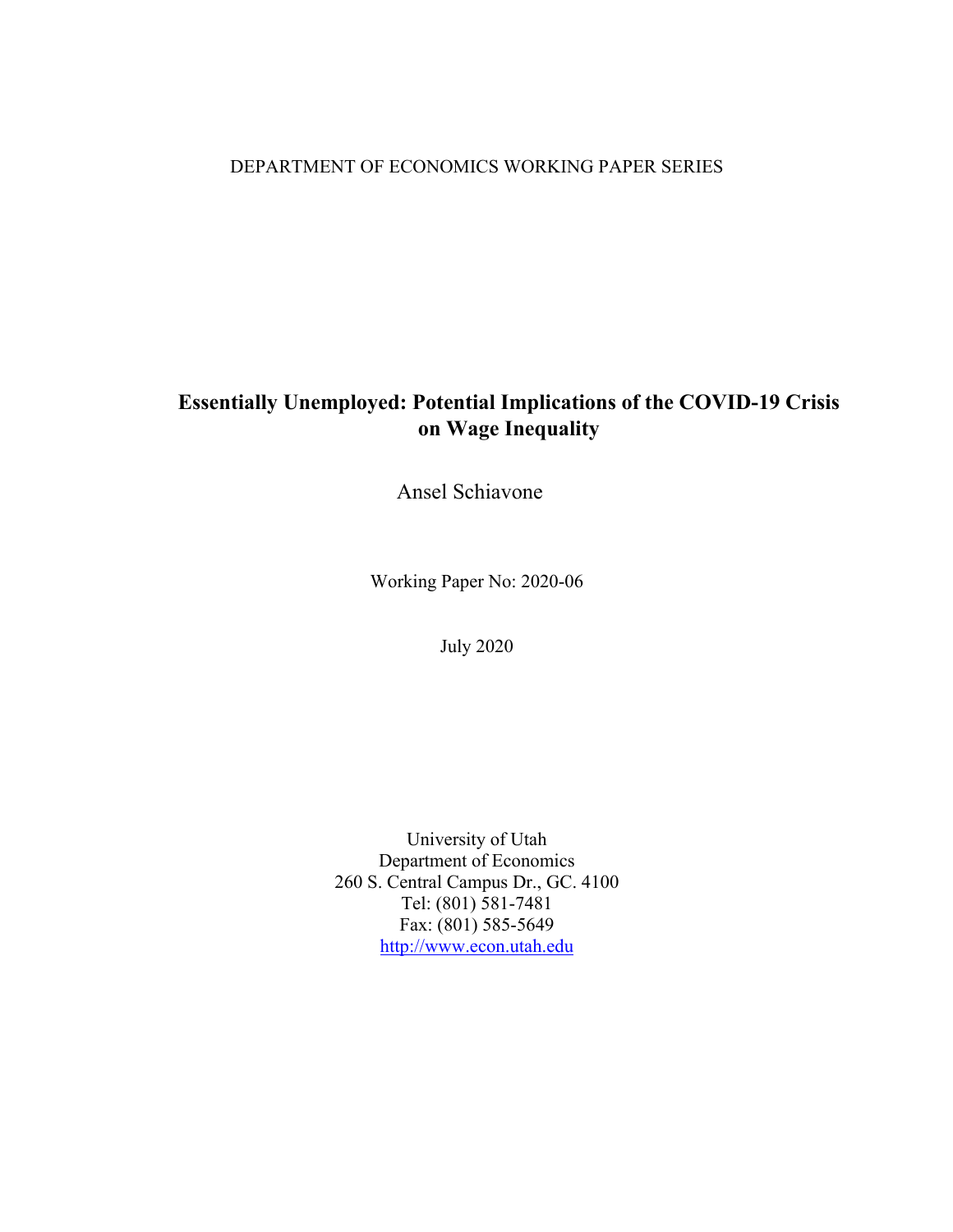### Essentially Unemployed: Potential Implications of the COVID-19 Crisis on Wage Inequality

Ansel Schiavone Department of Economics, University of Utah [ansel.schiavone@utah.edu](mailto:ansel.schiavone@utah.edu)

#### Abstract

The aim of this paper is to determine how wage inequality is likely to be affected by the current COVID-19 pandemic. I first estimate the impact that social distancing will have on US state-level employment using pre-crisis industry data. I then consider the joint impact of states' unemployment benefit programs and the federal CARES Act on national inequality using representative sampling and Markov-Chain-Monte-Carlo estimations. I find that while wage inequality is likely to improve in the short-run with the added federal subsidy, allowing this support to expire prematurely will result in a worsening of pre-crisis wage inequality.

Keywords: Wage inequality, unemployment, COVID-19, Markov-Chain-Monte-Carlo, Gibbs sampling, structuralist method JEL Classification: E24, E27, C15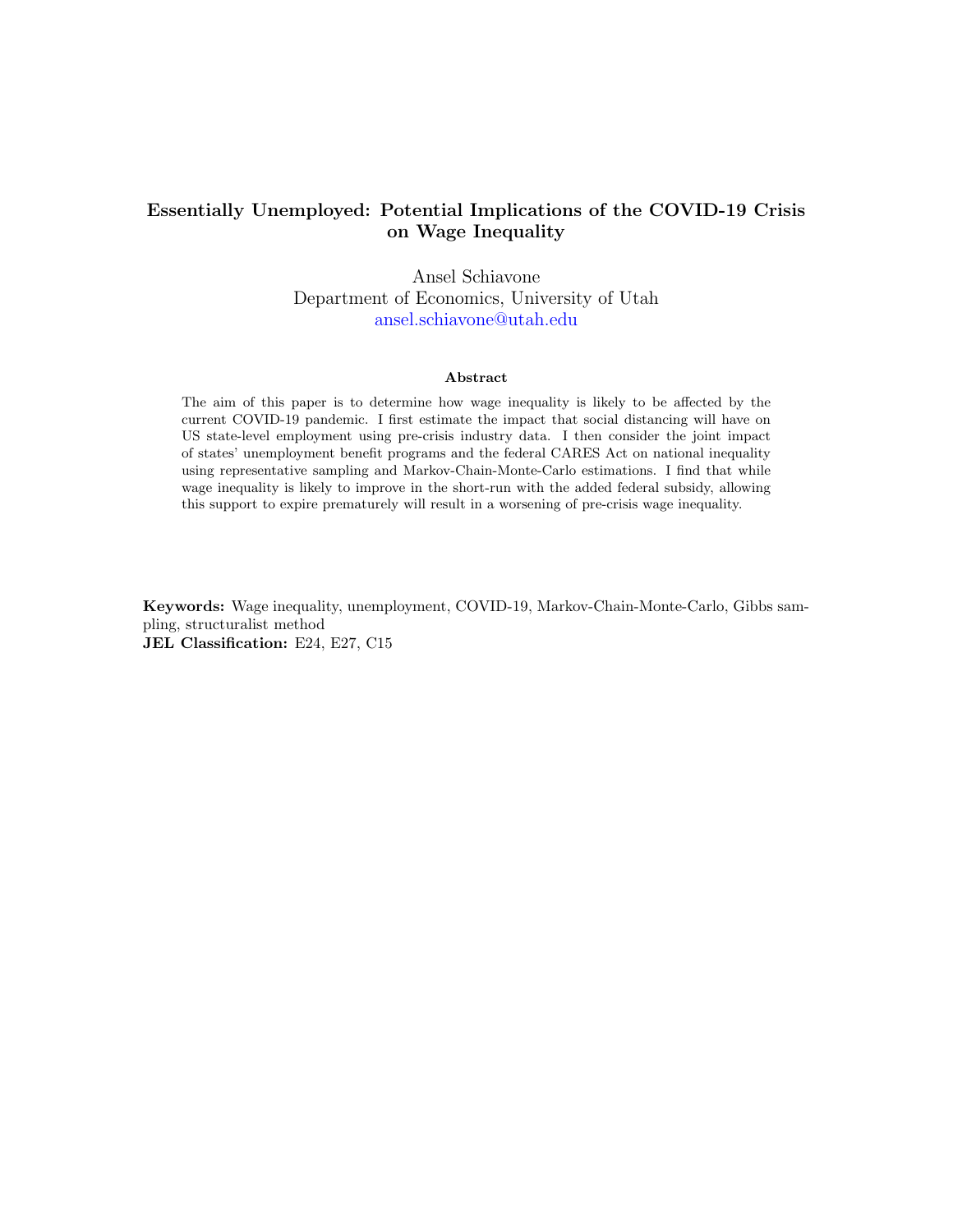## Introduction

On March 26, 2020, the US Division of Labor announced it had received over three million claims for unemployment in one week, the largest single increase in history. In response, the federal government passed the CARES act on March 27. A major component of the 2.2 trillion dollar bill is its supplement to state unemployment benefits. All recipients of unemployment payments will receive six hundred dollars per week in addition to the standard weekly benefit. The law went into affect April 5 and is slated to end on July 31.

The historical significance of this crisis is immense. Its occurrence corresponds with the secular phenomenon of rising wealth and income inequality. In his widely circulated work, [Piketty](#page-9-0) [\(2014\)](#page-9-0) presents compelling evidence to suggest that inequality in the US and western European countries is at its highest level in a century. An important theme throughout Piketty's book is that the dual crises of the Great Depression and WWII were strong leveling forces, which saw a transformation of highly inegalitarian societies to progressive economies with low levels of wealth and income inequality. These post-crisis decades are often referred to as the "golden age" of western capitalism. This period of equality and prosperity did not last, with the degree of inequality steadily increasing from the 1960s onward [\(Schneider & Tavani,](#page-9-1) [2016\)](#page-9-1).

The scope of COVID-19's economic fallout is far from being realized. But a question that must begin to be considered is whether this crisis will have a similar leveling effect as that of the Great Depression and WWII, or whether it will in fact exacerbate inequality as is generally thought to have occurred following the 2008 financial crisis and Great Recession [\(Taylor](#page-9-2) *et al.* [\(2017\)](#page-9-2), [Meyer](#page-9-3) [& Sullivan](#page-9-3) [\(2013\)](#page-9-3), Mendieta-Muñoz et al. [\(2019\)](#page-9-4)). The goal of this paper is to utilize existing employment and wage data on the state and industry level to predict the joint impact of state-level unemployment benefit programs and the CARES Act on weekly wage inequality. The US is very much at the beginning of the COVID-19 crisis at the time this paper is being written, and only time will reveal the accuracy of these forecasts.

The remainder of the paper is broken down into two sections. The first section is an attempt to determine which jobs will likely be preserved as the crisis unfolds, and which will likely be eliminated. After completing this delineation, I use current state-level industry data to estimate the pre-crisis shares of employment that are at risk of elimination. Finally, I compare the distribution of average weekly wages for secure and at-risk types of employment. The second section consists of a simulation exercise using representative sample generation followed by Markov-Chain-Monte-Carlo sampling to estimate the joint impact of the CARES Act and state unemployment programs on national wage inequality in the context of the current crisis. The final section suggests policy prescriptions and concludes.

### 1 Who is essential? Who can work from home?

Among the litany of COVID-related terms that have populated our lexicon in the past few months, two phrases in particular have come to bear incredibly important economic significance: "essential activity" and "able to work from home". If your employment falls into one or both of those categories, your short-term job security is relatively high. If not, it is quite likely that your employment has been suspended or terminated.

The definition of an "essential activity" is slippery at best, and varies significantly between countries and states. This ambiguity will likely increase as more federal, state, and local governments grapple with social distancing in the coming weeks and months. However, it appears that many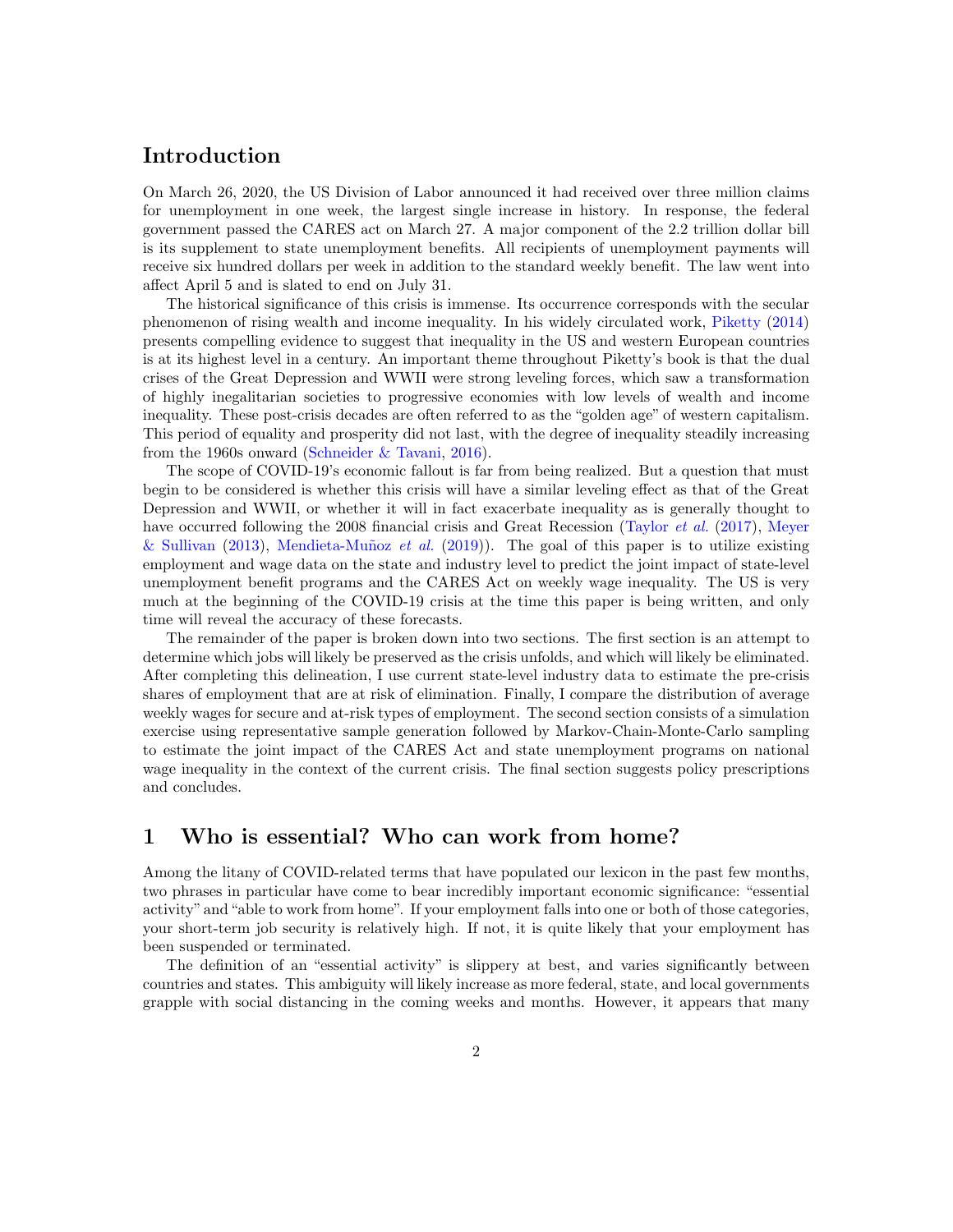<span id="page-3-0"></span>

AK AL AR AZ CA CO CT DC DE FL GA HI IA ID IL IN KS KY LA MA MD ME MI MN MOMS MT NC ND NE NH NJ NM NV NY OH OK OR PA RISC SD TN TX UT VA VT WA WIWV WY

#### Figure 1: Employment share breakdown

US states have elected a "follow the leader" approach by adopting policies from states that were earliest to implement stay-at-home orders. Governor Andrew Cuomo of New York, the hardest hit US state up to this point, signed the "New York State on PAUSE" executive order on March 22nd, which suspended all economic activity except 'essential businesses and entities'. A list of industries and activities considered "essential" is supplied with the order (see [governor.ny.gov\)](https://www.governor.ny.gov/news/governor-cuomo-issues-guidance-essential-services-under-new-york-state-pause-executive-order).

The Quarterly Census of Employment & Wages (QCEW) provides industry employment and wage data on a quarterly and annual basis for all US states. The most recent complete annual data set is 2018. The industries are broken down in to 2, 3, 4, 5, and 6-digit NAICS classification. However, missing data becomes a pervasive issue beyond the 3-digit level. Using the 3-digit industry list, I proceed in classifying each as "essential" or "non-essential" based on the New York executive order. From the set of industries classified as "non-essential", I determine whether the industry is capable of transitioning to remote operations. If so, this industry is classified as "remote". See Table [1](#page-10-0) (Appx. A) for results.

Figure [1](#page-3-0) displays the employment shares of essential, remote and at-risk (non-essential-nonremote) industries across states. A few interesting observations can be made. First, states whose economies rely heavily on tourism such as Hawaii, Nevada, and Wyoming, tend to have high shares of at-risk employment. This comes as no surprise, as tourism, entertainment, and recreation activities require personal interactions that are neither essential nor (at least in most cases) capable of being done remotely. Second, states with large essential industries generally have a lower at-risk share (agriculture: Iowa, Idaho, Nebraska; finance: Delaware; oil and natural gas: North Dakota, South Dakota). The implications of these state-level risk disparities will be explored further in the following section.

There is undoubtedly inaccuracies in my method for classification. For example, I designate "Educational services" as a non-essential, non-remote industry. While this may be true for public primary and secondary schools, which in most cases have been closed, many colleges and universities have moved courses and administration entirely online, and hence many in the industry are working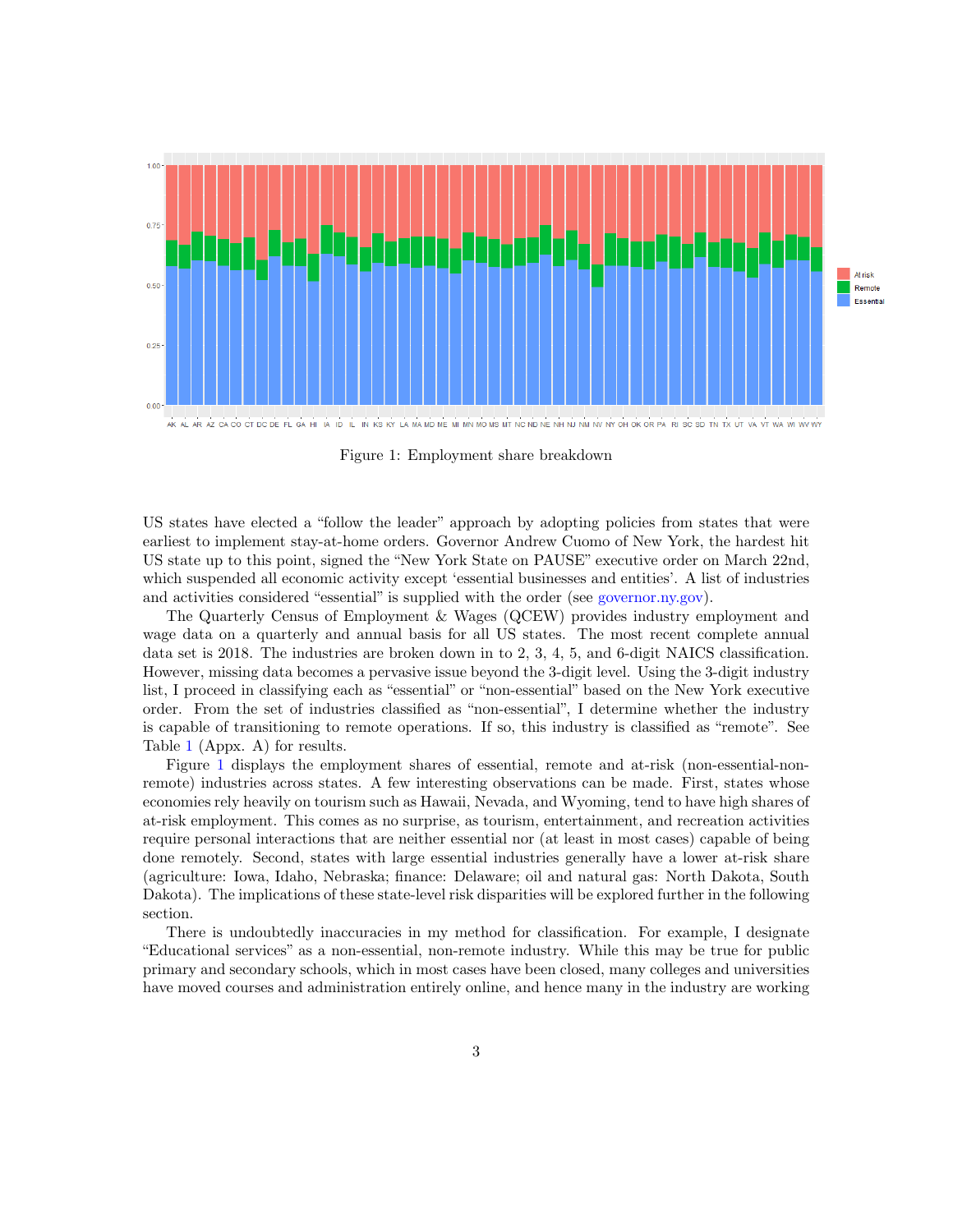remotely. Furthermore, there is clearly a significant degree of labor hording occurring; many salaried employees such as teachers are being kept on payroll with the hope that schools will reopen within a period of time. While these jobs have been effectively eliminated in the short-term, these individuals may technically still be "employed". A second complication is the possibility of labor transfers. While most industries have seen a dramatic decline in output, certain activities have seen an increase in demand generated by the crisis.<sup>[1](#page-4-0)</sup> With this shift in economic focus, it is likely some newly unemployed workers will be reabsorbed rather than simply displaced. Nevertheless, in the shortrun these saving graces are likely the exception, not the rule, as the record level of jobless claims of the previous weeks can attest.

Although the process is surely messier than the distinction in Table [1](#page-10-0) suggests, at the end of the day it is those whose employment fall into the category of at-risk that will bear the brunt of COVID-19 unemployment, while those in essential or remote-capable positions – henceforth "safe" – will be disproportionately spared.<sup>[2](#page-4-1)</sup> The question I turn to in the the remainder of the paper is how this great division will impact wage inequality in the weeks and months to come.

### 2 Simulating the impact on wage inequality

If all workers, regardless of industry and state, were paid the same weekly wage prior to the crisis, then a process of mass elimination of jobs would necessarily increase inequality as the wages of unemployed workers went to zero. There are two complications to this: 1) workers are not paid the same across industry and state, and 2) with some form of unemployment benefit program existing in every US state as well as the federal CARES Act, an individual's weekly income does not fall to zero when she becomes unemployed. I will address these two complications in the order they were introduced.

I have constructed three binary categorizations that can be applied to all industries: essential, remote, and safe. Figure [2](#page-5-0) displays the densities of average weekly wage distributions for each of these categorizations. Income data generally follows a log-normal distribution, which is the case in Figure [2](#page-5-0) as well. However, it appears that the wage distribution of non-essential and nonremote employment are more severely right skewed than essential and remote, respectively. This discrepancy is even more apparent when comparing at-risk and secure wage distributions. Risk of job loss (and therefore loss of income) appears to be disproportionately born by those employed at the lower end of the income distribution. This implies that the impact of COVID-19 job displacement will likely exacerbate inequality beyond simply eliminating certain jobs while preserving others; the jobs it will eliminate are those that were already disproportionately clustered at the low end of the income distribution.

As mentioned in the previous section, it is generally not the case that an individual that becomes unemployed sees her income fall to zero. If she qualifies, a portion of her previous income will be paid to her in the form of unemployment benefits for a certain period of time. The quantity and length of time of unemployment assistance, as well as whether an individual qualifies at all, depends on many factors including in which state the worker resides. In the current COVID-19 crisis, the CARES Act supplements state unemployment benefits with an additional six hundred dollars per week until July 31. Thus, the income of unemployed works in the short term will be the combination of state-level benefits plus the government subsidy.

<span id="page-4-0"></span><sup>1</sup>Activities such as health care, food and grocery delivery, shipping services, online retain, grocery chains, and medical equipment manufacturing have all seen a rise in demand.

<span id="page-4-1"></span><sup>2</sup>At least in the short-run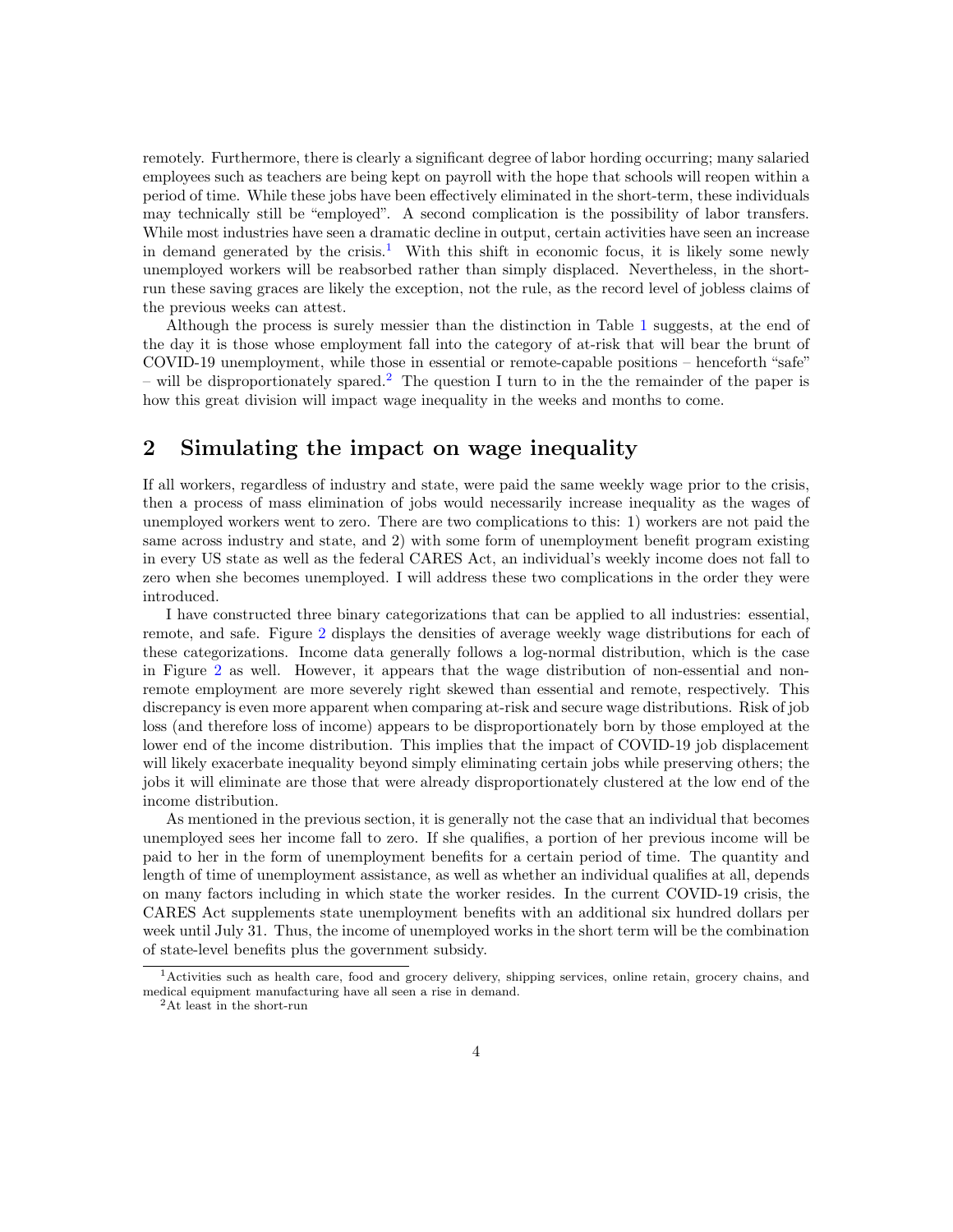<span id="page-5-0"></span>

Figure 2: Pre-crisis weekly average earnings densities by state-level industry

#### Gibbs Sampling Methodology

To simulate the impact of COVID-19 displacement on inequality, I perform the following. I first calculate the share of national employment for each state-level industry. I then construct a representative national sample by drawing 6000000 observations without replacement from the national employment share distribution. This set of simulated individuals is thus representative of the US employment structure. To assign a wage to each representative worker, I draw from a log-normal distribution with a log-mean equal to that of their respective state-level industry and a log-standard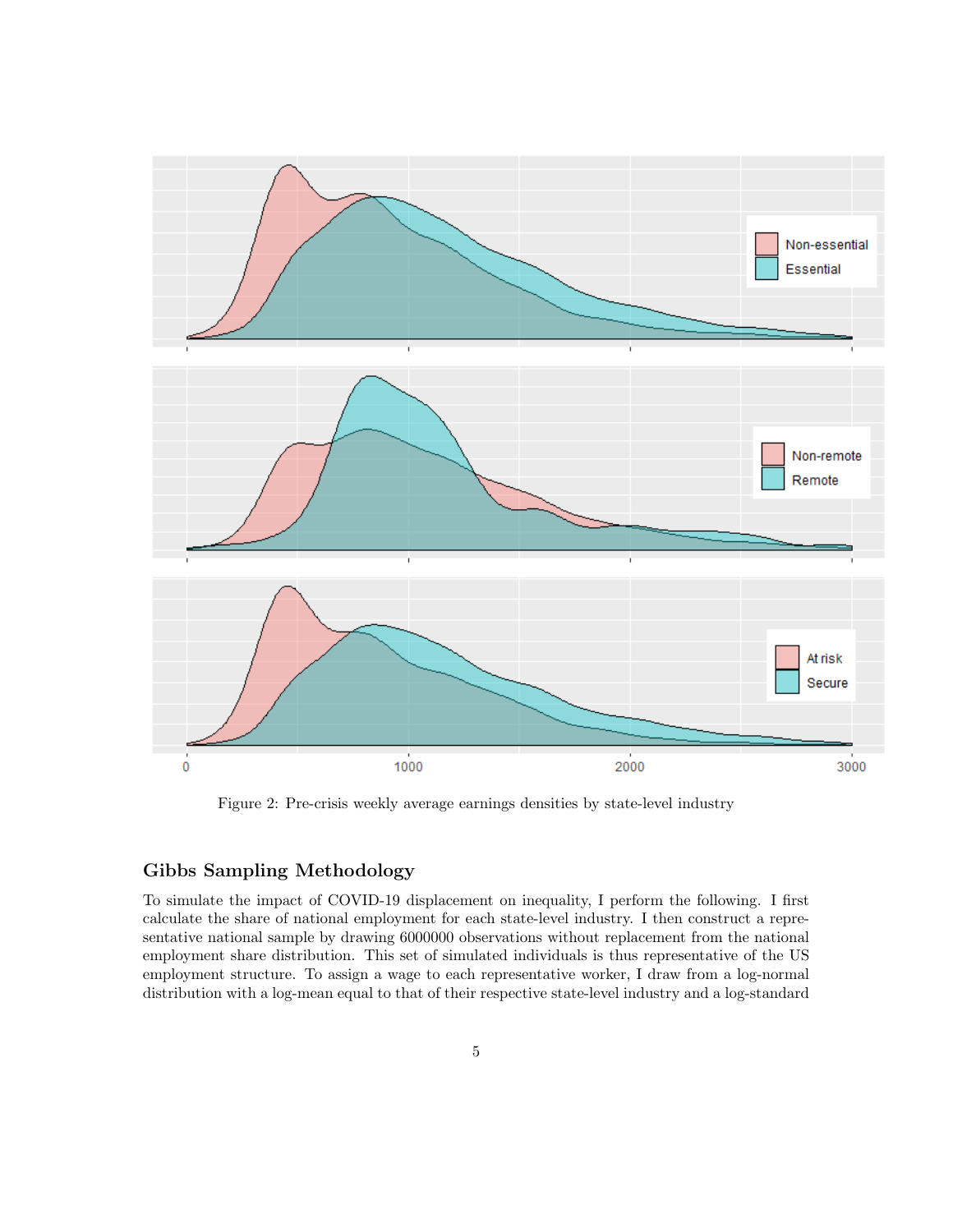#### <span id="page-6-1"></span>deviation equal to  $0.79<sup>3</sup>$  $0.79<sup>3</sup>$  $0.79<sup>3</sup>$



Figure 3: Posterior estimates for  $\mu \sigma^2$ , and G under three scenarios: pre-COVID (top row), under CARES act (middle row), and without CARES act (bottom row). Dashed lines indicate 95 percent confidence interval, red line indicates maximum likelihood estimate.

Using the representative national sample, I then perform Gibbs sampling estimation of the first and second moments of weekly income distribution, assuming log-normal likelihood and a noniformative prior. I run the Gibbs sampler for 10000 iterations, eliminating the first 2000 observations as "burn in". Trace plots are displayed in Figure  $6$  (Appx. C). The Gini coefficient (G) of the posterior can be calculated using the maximum likelihood estimate for the second moment  $(\sigma)$ :

$$
G = \text{erf}(\sigma/2) \tag{1}
$$

<span id="page-6-0"></span><sup>&</sup>lt;sup>3</sup>The first moment of state-industry wage distribution is known, but the second moment and distribution type is unknown. Given that wage income at the aggregate level tends to be log-normally distributed [\(Schneider & Schar](#page-9-5)[fenaker,](#page-9-5) [2019\)](#page-9-5), I assume that industry-level wage follows a similar distribution. For the second moment parameter, I select a value that corresponds to the 2018 estimate of the Gini coefficient for US income inequality.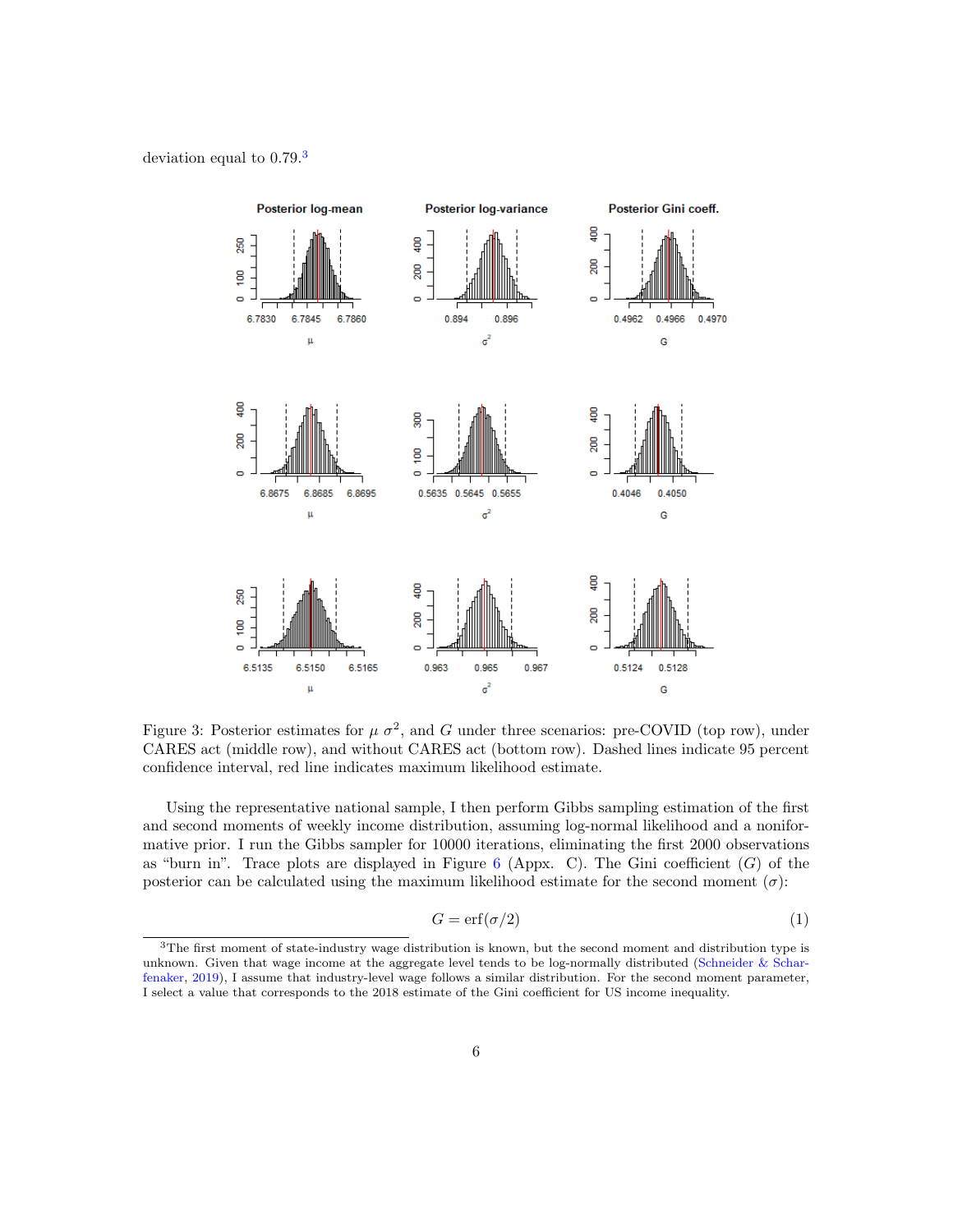I repeat this process three times. First, all wages are drawn from their respective state-industry wage distributions. In the second iteration, those whose employment is deemed "safe" draw from their respective industry distributions, while those "at-risk" are assigned unemployment benefits determined by their respective state policy<sup>[4](#page-7-0)</sup> plus six hundred from the CARES Act. The third iteration is identical to the second, except it removes the CARES Act subsidy. These three outcomes represent the "pre-COVID", "CARES Act" and "post-CARES Act" states of inequality, respectively. Comparisons between these scenarios allow for counter-factual analysis to possibly inform policy.

<span id="page-7-1"></span>

Figure 4: Estimated posterior wage distributions: pre-COVID (black), under CARES act (blue), and without CARES act (red).

Estimated parameters are presented in Figure [3](#page-6-1) and posterior income distributions are shown in Figure [4.](#page-7-1) The results of the pre-COVID simulation (see Fig. [3,](#page-6-1) row I) suggests a pre-crisis Gini coefficient of approximately 0.497, which is consistent with current estimates for the US provided by the US Census Bureau. Mean income is estimated at approximately \$885 dollars, which is again consistent with other 2018 estimates. Under the CARES Act (see Fig. [3,](#page-6-1) row II), the simulation estimates a mean weekly income to approximately \$960, and a Gini coefficient of approximately 0.404. Finally, estimations of the crisis impact without the CARES Cct (see Fig. [3,](#page-6-1) row III) show a marked fall in weekly income from pre-crisis levels to approximately \$675 and a rise in the Gini coefficient to approximately 0.513.

### 3 Policy Implications & Conclusion

This statistical exercise is in many ways a gross oversimplification of the crisis at hand. The economic impacts of COVID-19 will be severe and lasting. Economic contraction and insufficient demand will likely displace workers to a greater extent than temporary shutdown orders. Indeed, these forms of job loss will likely be invariably more painful and difficult to address. Nevertheless,

<span id="page-7-0"></span> $4$ see Table [3](#page-13-0) (Appx. B)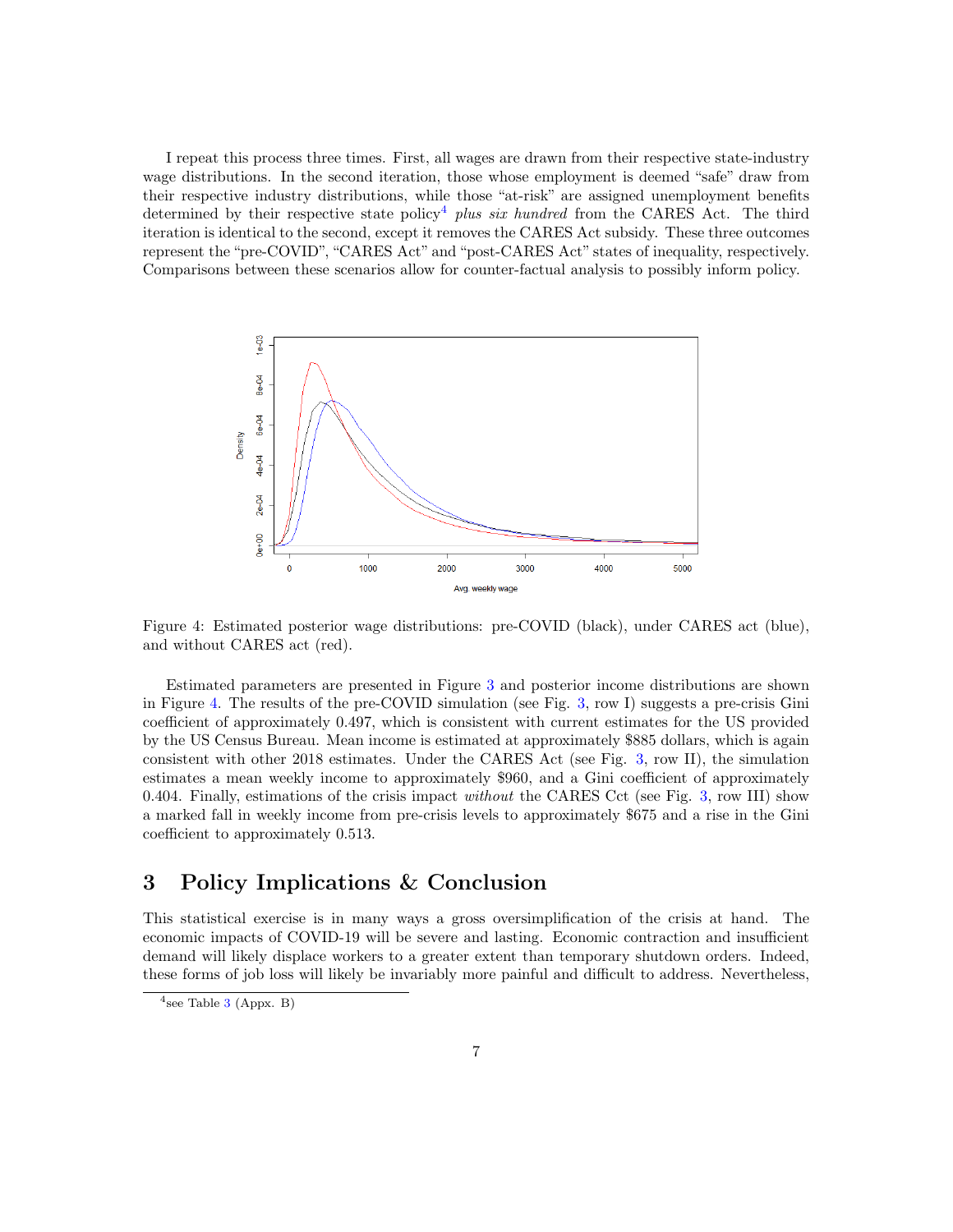the true nature of the crisis at hand is not yet known, and accurate estimates of the "second wave" of economic impact is difficult to estimate. This paper simply aims to understand the following: which forms of employment are currently displaced due to social distancing measures, and how the interaction of this displacement with current state and federal policies impact the national income distribution?

The first important finding is that those employment positions most likely at risk of displacement on average receive lower weekly compensation than those that are either deemed "essential" or are capable of being performed remotely. This suggests that a negative income shock that disproportionately impacts these "at risk" workers is likely to exacerbate inequality. I test this hypothesis using Gibbs sampling method and compare outcomes of displacement under different regimes. The first regime, which most closely reflects the current reality, is the situation where current state unemployment benefits are supplemented by the federal government via the CARES Act. The counter-factual scenario is one in which state-level unemployment programs remain intact, but the federal subsidy is eliminated. While as of now this scenario remains hypothetical, it closely resembles the situation that will occur once the CARES Act expires July 31, should the crisis persist and no additional bill be passed.

I find evidence to suggest that the CARES Act is effective in preventing exacerbation of the already high level of inequality. The subsidy appears to sufficiently bolster the income of displaced workers such that inequality actually declines, and average income rises. However, when left to the care of their respective state unemployment programs, inequality increases and average income falls below pre-crisis levels. If crisis conditions persist into the fall, a situation that appears all but certain, failure by federal and state governments to pass legislation improving and expanding benefits to displaced workers will result in a sharp decline an aveage income, standard of living, and effective demand, and is likely to further exacerbate the already historically-high level of inequality.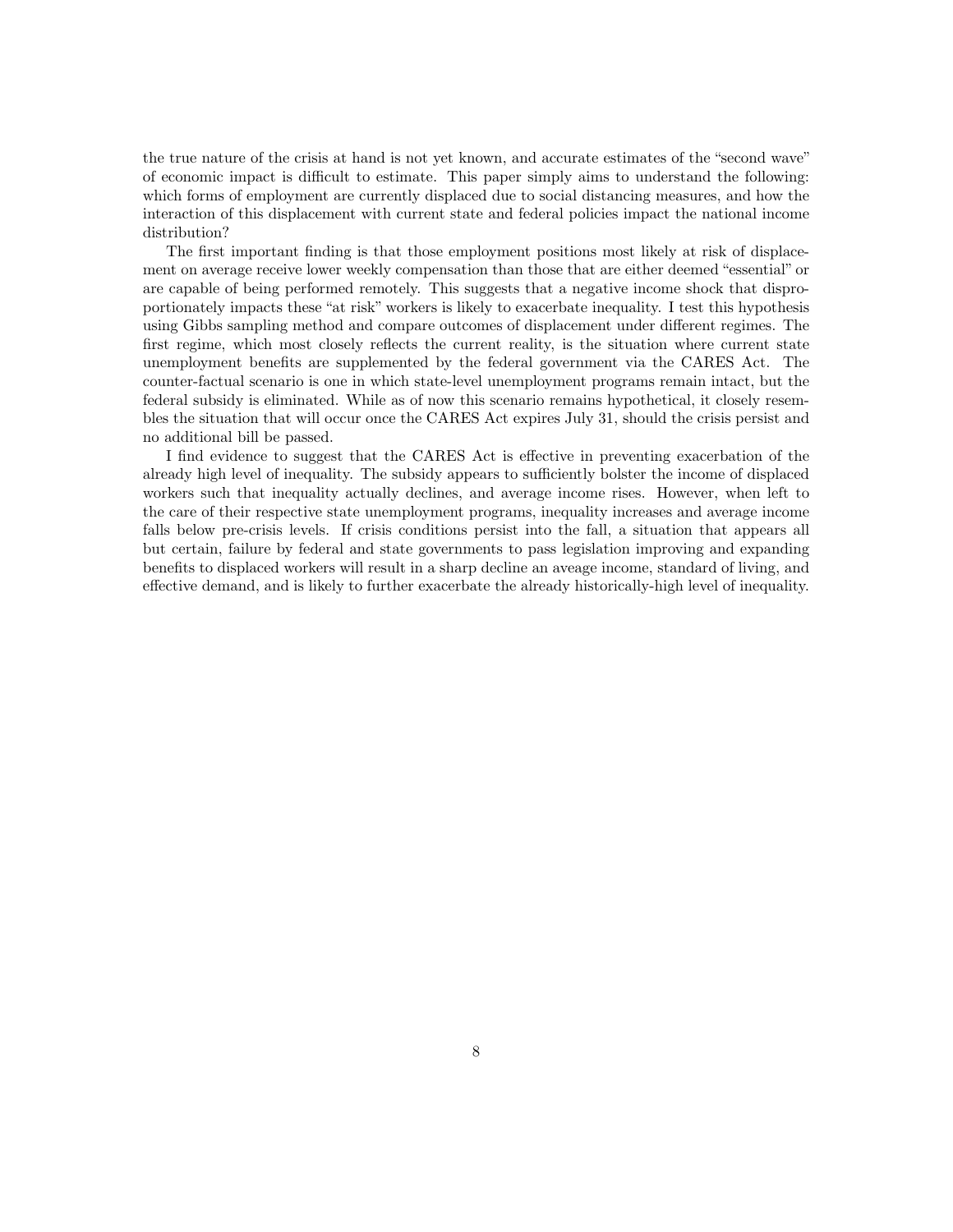## References

- <span id="page-9-4"></span>Mendieta-Muñoz, I., Rada, C., & von Arnim, R. 2019. The Decline of the US Labor Share Across Sectors.
- <span id="page-9-3"></span>Meyer, Bruce D, & Sullivan, James X. 2013. Consumption and Income Inequality and the Great Recession. American Economic Review, 103(3), 178–183.

<span id="page-9-0"></span>Piketty, Thomas. 2014. Capital in the twenty-first century.

- <span id="page-9-5"></span>Schneider, M., & Scharfenaker, E. 2019. Mixing It Up: The Case for Finite Mixture Models to Study the Distribution of Income. Working Paper.
- <span id="page-9-1"></span>Schneider, Markus P. A, & Tavani, Daniele. 2016. A tale of two Ginis in the US, 1921-2012. International Review of Applied Economics, 30(6), 677–692.
- <span id="page-9-2"></span>Taylor, L., Omer, O., & Rezai, A. 2017. Wealth Concentration, Income Distribution, and Alternatives for the USA.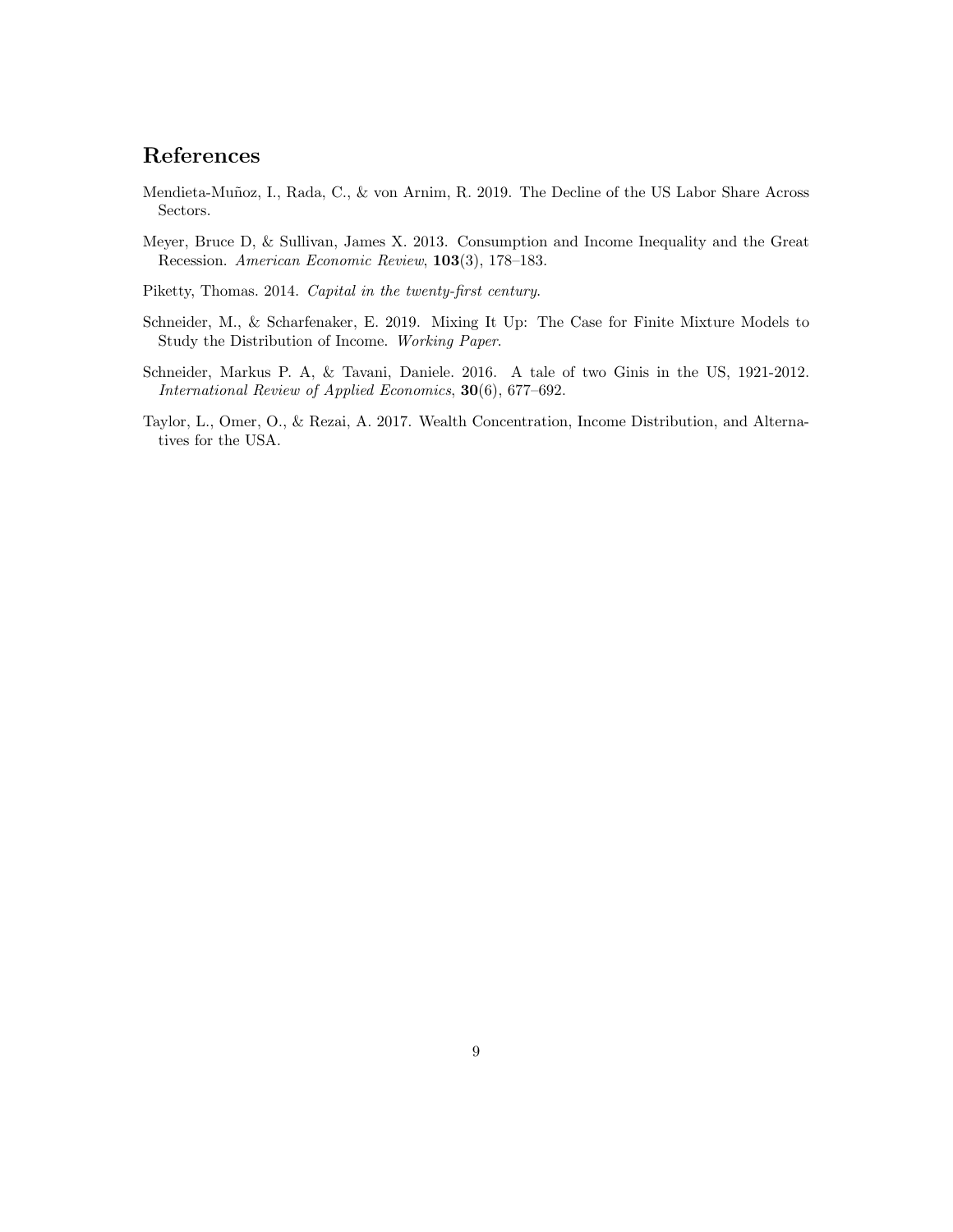# Appendix

## A NAICS 3-digit Classification

<span id="page-10-0"></span>

|                  | Industry                                                | Essential        | Remote           |
|------------------|---------------------------------------------------------|------------------|------------------|
| $\mathbf{1}$     | NAICS 111 Crop production                               | 1                | 0                |
| $\,2$            | NAICS 112 Animal production and aquaculture             | $\mathbf{1}$     | $\overline{0}$   |
| $\boldsymbol{3}$ | NAICS 113 Forestry and logging                          | $\boldsymbol{0}$ | $\theta$         |
| $\overline{4}$   | NAICS 114 Fishing, hunting and trapping                 | $\boldsymbol{0}$ | $\boldsymbol{0}$ |
| $\bf 5$          | NAICS 115 Agriculture and forestry support activities   | $\mathbf{1}$     | $\boldsymbol{0}$ |
| $\,6$            | NAICS 211 Oil and gas extraction                        | $\boldsymbol{0}$ | $\boldsymbol{0}$ |
| $\bf 7$          | NAICS 212 Mining, except oil and gas                    | $\boldsymbol{0}$ | $\boldsymbol{0}$ |
| $8\,$            | NAICS 213 Support activities for mining                 | $\boldsymbol{0}$ | $\boldsymbol{0}$ |
| $\boldsymbol{9}$ | NAICS 221 Utilities                                     | $\mathbf{1}$     | $\theta$         |
| 10               | NAICS 236 Construction of buildings                     | $\boldsymbol{0}$ | $\theta$         |
| 11               | NAICS 237 Heavy and civil engineering construction      | $\mathbf{1}$     | $\overline{0}$   |
| 12               | NAICS 238 Specialty trade contractors                   | $\mathbf{1}$     | $\theta$         |
| 13               | NAICS 311 Food manufacturing                            | $\mathbf{1}$     | $\theta$         |
| 14               | NAICS 312 Beverage and tobacco product manufacturing    | $\mathbf{1}$     | $\overline{0}$   |
| 15               | NAICS 313 Textile mills                                 | $\boldsymbol{0}$ | $\theta$         |
| 16               | NAICS 314 Textile product mills                         | $\boldsymbol{0}$ | $\theta$         |
| 17               | NAICS 315 Apparel manufacturing                         | $\boldsymbol{0}$ | $\theta$         |
| 18               | NAICS 316 Leather and allied product manufacturing      | $\boldsymbol{0}$ | $\theta$         |
| $19\,$           | NAICS 321 Wood product manufacturing                    | $\boldsymbol{0}$ | $\theta$         |
| $20\,$           | NAICS 322 Paper manufacturing                           | $\mathbf{1}$     | $\theta$         |
| 21               | NAICS 323 Printing and related support activities       | $\mathbf{1}$     | $\theta$         |
| 22               | NAICS 324 Petroleum and coal products manufacturing     | $\mathbf{1}$     | $\theta$         |
| $23\,$           | NAICS 325 Chemical manufacturing                        | $\mathbf{1}$     | $\theta$         |
| 24               | NAICS 326 Plastics and rubber products manufacturing    | $\boldsymbol{0}$ | $\theta$         |
| $25\,$           | NAICS 327 Nonmetallic mineral product manufacturing     | $\boldsymbol{0}$ | $\theta$         |
| 26               | NAICS 331 Primary metal manufacturing                   | $\boldsymbol{0}$ | $\theta$         |
| $27\,$           | NAICS 332 Fabricated metal product manufacturing        | $\boldsymbol{0}$ | $\boldsymbol{0}$ |
| $28\,$           | NAICS 333 Machinery manufacturing                       | $\mathbf{1}$     | $\theta$         |
| $29\,$           | NAICS 334 Computer and electronic product manufacturing | 1                | $\theta$         |
| $30\,$           | NAICS 335 Electrical equipment and appliance mfg.       | $\mathbf{1}$     | $\theta$         |
| $31\,$           | NAICS 336 Transportation equipment manufacturing        | $\boldsymbol{0}$ | $\theta$         |
| $32\,$           | NAICS 337 Furniture and related product manufacturing   | $\boldsymbol{0}$ | $\theta$         |
| $33\,$           | NAICS 339 Miscellaneous manufacturing                   | $\boldsymbol{0}$ | $\theta$         |
| 34               | NAICS 423 Merchant wholesalers, durable goods           | $\mathbf{1}$     | $\theta$         |
| $35\,$           | NAICS 424 Merchant wholesalers, nondurable goods        | $\mathbf 1$      | $\theta$         |
| $36\,$           | NAICS 425 Electronic markets and agents and brokers     | $\mathbf{1}$     | $\theta$         |
| 37               | NAICS 441 Motor vehicle and parts dealers               | 1                | $\overline{0}$   |
| $38\,$           | NAICS 442 Furniture and home furnishings stores         | $\overline{0}$   | 0                |
| 39               | NAICS 443 Electronics and appliance stores              | 1                | 0                |
| 40               | NAICS 444 Building material and garden supply stores    | 1                | 0                |
| 41               | NAICS 445 Food and beverage stores                      | 1                | 0                |
| 42               | NAICS 446 Health and personal care stores               | 1                | 0                |
| 43               | NAICS 447 Gasoline stations<br>10                       | 1                | 0                |
| 44               | NAICS 448 Clothing and clothing accessories stores      | $\boldsymbol{0}$ | 0                |
| 45               | NAICS 451 Sports, hobby, music instrument, book stores  | $\theta$         | $\overline{0}$   |

Table 1: NAICS 3-digit industry classification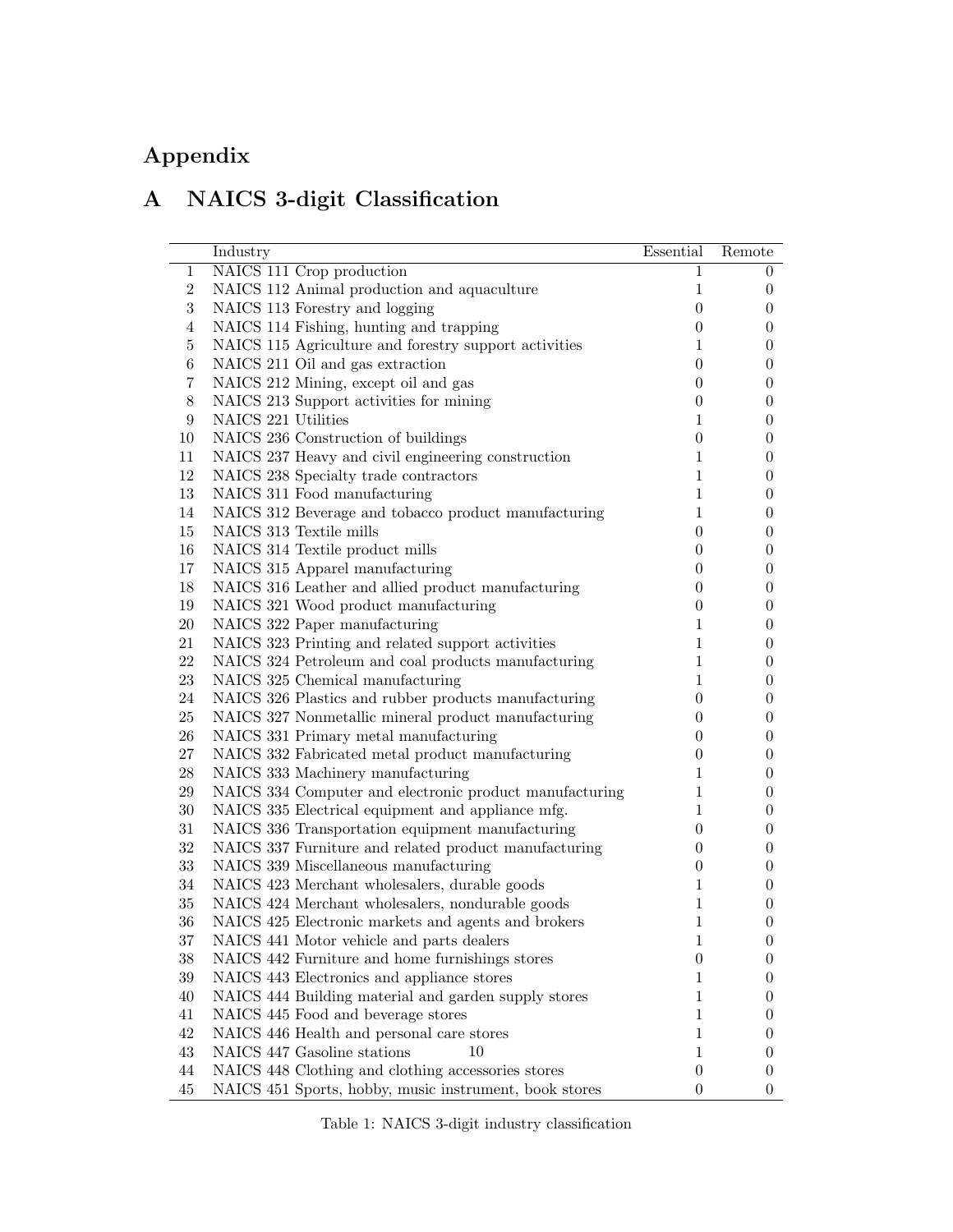|        | Industry                                                | Essential        | Remote           |
|--------|---------------------------------------------------------|------------------|------------------|
| 46     | NAICS 452 General merchandise stores                    | $\theta$         | $\theta$         |
| 47     | NAICS 453 Miscellaneous store retailers                 | $\boldsymbol{0}$ | $\overline{0}$   |
| 48     | NAICS 454 Nonstore retailers                            | $\boldsymbol{0}$ | 0                |
| 49     | NAICS 481 Air transportation                            | 1                | 0                |
| $50\,$ | NAICS 482 Rail transportation                           | $\mathbf{1}$     | 0                |
| 51     | NAICS 483 Water transportation                          | $\mathbf{1}$     | 0                |
| $52\,$ | NAICS 484 Truck transportation                          | $\mathbf{1}$     | 0                |
| 53     | NAICS 485 Transit and ground passenger transportation   | $\mathbf{1}$     | 0                |
| $54\,$ | NAICS 486 Pipeline transportation                       | $\mathbf{1}$     | 0                |
| $55\,$ | NAICS 487 Scenic and sightseeing transportation         | $\boldsymbol{0}$ | 0                |
| 56     | NAICS 488 Support activities for transportation         | $\mathbf{1}$     | 0                |
| 57     | NAICS 491 Postal service                                | $\mathbf{1}$     | 0                |
| $58\,$ | NAICS 492 Couriers and messengers                       | $\boldsymbol{0}$ | 0                |
| $59\,$ | NAICS 493 Warehousing and storage                       | 1                | 0                |
| 60     | NAICS 511 Publishing industries, except internet        | 1                | 0                |
| 61     | NAICS 512 Motion picture and sound recording industries | $\boldsymbol{0}$ | 0                |
| 62     | NAICS 515 Broadcasting, except internet                 | 1                | 0                |
| 63     | NAICS 517 Telecommunications                            | $\mathbf{1}$     | 0                |
| 64     | NAICS 518 Data processing, hosting and related services | 1                | 0                |
| 65     | NAICS 519 Other information services                    | $\mathbf{1}$     | 0                |
| 66     | NAICS 521 Monetary authorities - central bank           | $\mathbf{1}$     | 0                |
| 67     | NAICS 522 Credit intermediation and related activities  | $\mathbf{1}$     | 0                |
| 68     | NAICS 523 Securities, commodity contracts, investments  | 1                | 0                |
| 69     | NAICS 524 Insurance carriers and related activities     | $\mathbf{1}$     | 0                |
| $70\,$ | NAICS 525 Funds, trusts, and other financial vehicles   | $\mathbf{1}$     | 0                |
| 71     | NAICS 531 Real estate                                   | $\boldsymbol{0}$ | 1                |
| 72     | NAICS 532 Rental and leasing services                   | 1                | $\overline{0}$   |
| 73     | NAICS 533 Lessors of nonfinancial intangible assets     | $\theta$         | 0                |
| 74     | NAICS 541 Professional and technical services           | $\overline{0}$   | 0                |
| 75     | NAICS 551 Management of companies and enterprises       | $\theta$         | 1                |
| $76\,$ | NAICS 561 Administrative and support services           | 1                | 0                |
| $77\,$ | NAICS 562 Waste management and remediation services     | $\mathbf{1}$     | 0                |
| 78     | NAICS 611 Educational services                          | $\boldsymbol{0}$ | 1                |
| 79     | NAICS 621 Ambulatory health care services               | $\mathbf{1}$     | 0                |
| $80\,$ | NAICS 622 Hospitals                                     | 1                | 0                |
| 81     | NAICS 623 Nursing and residential care facilities       | $\mathbf{1}$     | $\theta$         |
| $82\,$ | NAICS 624 Social assistance                             | 1                | $\boldsymbol{0}$ |
| 83     | NAICS 711 Performing arts and spectator sports          | $\overline{0}$   | 0                |
| 84     | NAICS 712 Museums, historical sites, zoos, and parks    | $\overline{0}$   | 0                |
| 85     | NAICS 713 Amusements, gambling, and recreation          | $\overline{0}$   | 0                |
| 86     | NAICS 721 Accommodation                                 | $\theta$         | 0                |
| 87     | NAICS 722 Food services and drinking places             | $\overline{0}$   | 0                |
| 88     | NAICS 811 Repair and maintenance                        | 1                | 0                |
| 89     | NAICS 812 Personal and laundry services                 | $\mathbf{1}$     | 0                |
| $90\,$ | NAICS 813 Membership associations and organizations     | $\boldsymbol{0}$ | 0                |
| 91     | NAICS 814 Private households                            | $\boldsymbol{0}$ | $\overline{0}$   |
| 92     | NAICS 999 Unclassified                                  | $\boldsymbol{0}$ | $\theta$         |

Table 2: NAICS 3-digit industry classification (continued)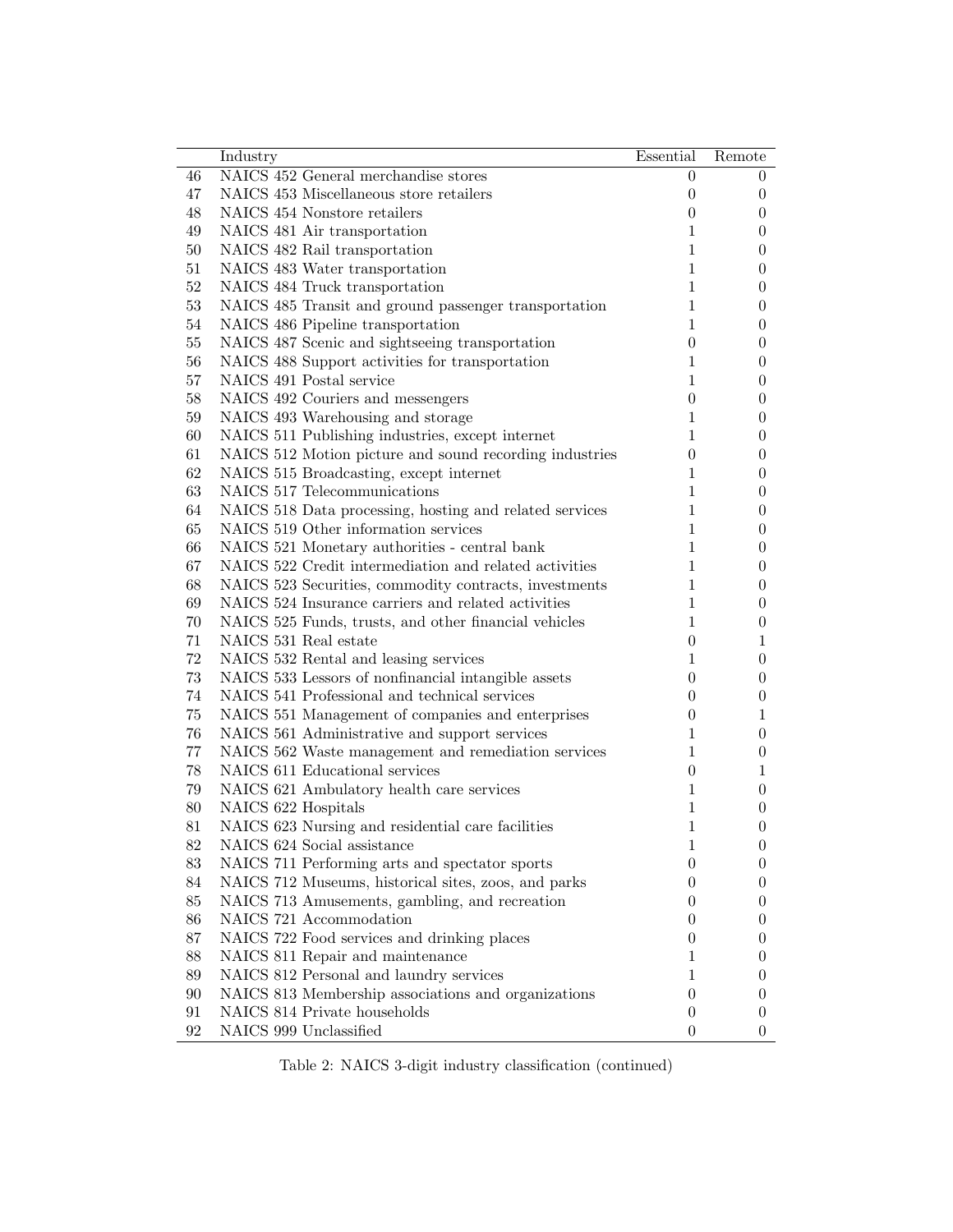# B Unemployment benefits



Figure 5: Maximum weekly unemployment benefits by state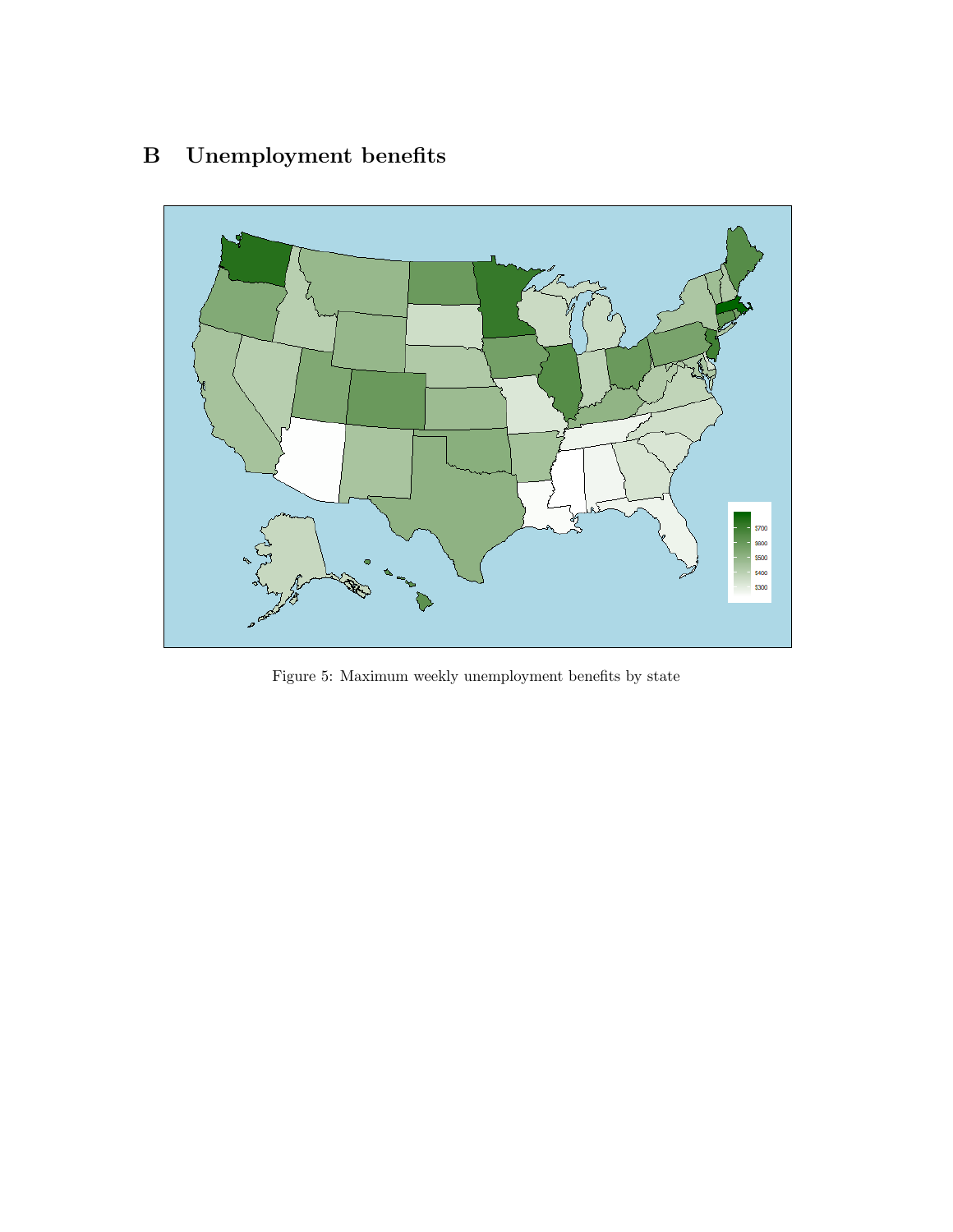<span id="page-13-0"></span>

|                | State            |    | Max. Weekly Benefit | $(\$\)$ | Rate     |
|----------------|------------------|----|---------------------|---------|----------|
| 1              | Alaska           |    |                     | 370     | 0.50     |
| $\overline{2}$ | Alabama          |    |                     | 265     | 0.50     |
| 3              | Arkansas         |    |                     | 451     | 0.50     |
| 4              | Arizona          |    |                     | 240     | 0.50     |
| 5              | California       |    |                     | 450     | 0.50     |
| 6              | Colorado         |    |                     | 597     | 0.55     |
| 7              | Connecticut      |    |                     | 631     | 0.50     |
| 8              | Dist of Columbia |    |                     | 425     | 0.50     |
| 9              | Delaware         |    |                     | 330     | 0.50     |
| 10             | Florida          |    |                     | 275     | 0.50     |
| 11             | Georgia          |    |                     | 330     | 0.62     |
| 12             | Hawaii           |    |                     | 630     | 0.62     |
| 13             | Iowa             |    |                     | 573     | 0.59     |
| 14             | Idaho            |    |                     | 405     | 0.50     |
| 15             | Illinois         |    |                     | 648     | 0.47     |
| 16             | Indiana          |    |                     | 390     | 0.47     |
| 17             | Kansas           |    |                     | 474     | 0.50     |
| 18             | Kentucky         |    |                     | 502     | 0.50     |
| 19             | Louisiana        |    |                     | 247     | 0.50     |
| 20             | Massachusetts    |    |                     | 795     | 0.50     |
| 21             | Maryland         |    |                     | 430     | 0.50     |
| 22             | Maine            |    |                     | 646     | 0.50     |
| 23             | Michigan         |    |                     | 362     | 0.50     |
| 24             | Minnesota        |    |                     | 717     | 0.50     |
| 25             | Missouri         |    |                     | 320     | 0.50     |
| 26             | Mississippi      |    |                     | 235     | 0.50     |
| 27             | Montana          |    |                     | 487     | 0.50     |
| 28             | North Carolina   |    |                     | 350     | 0.50     |
| 29             | North Dakota     |    |                     | 595     | 0.50     |
| 30             | Nebraska         |    |                     | 426     | 0.50     |
| 31             | New Hampshire    |    |                     | 427     | 0.50     |
| 32             | New Jersey       |    |                     | 696     | 0.60     |
| 33             | New Mexico       |    |                     | 442     | 0.54     |
| 34             | Nevada           |    |                     | 407     | 0.50     |
| 35             | New York         |    |                     | 435     | 0.50     |
| 36             | Ohio             |    |                     | 598     | 0.50     |
| 37             | Oklahoma         |    |                     | 520     | 0.50     |
| $38\,$         | Oregon           |    |                     | 538     | 0.50     |
| $39\,$         | Pennsylvania     |    |                     | 561     | 0.50     |
| 40             | Rhode Island     |    |                     | 566     | 0.50     |
| 41             | South Carolina   |    |                     | $326\,$ | 0.50     |
| 42             | South Dakota     |    |                     | $352\,$ | 0.50     |
| 43             | Tennessee        |    |                     | 275     | 0.50     |
| 44             | Texas            |    |                     | 507     | $0.50\,$ |
| 45             | Utah             |    |                     | 543     | 0.50     |
| $\sqrt{46}$    | Virginia         |    |                     | $387\,$ | 0.50     |
| 47             | Vermont          |    |                     | 466     | $0.58\,$ |
| $\sqrt{48}$    | Washington       |    |                     | 749     | $0.50\,$ |
| $49\,$         | Wisconsin        | 13 |                     | 363     | 0.40     |
| $50\,$         | West Virginia    |    |                     | 424     | $0.50\,$ |
|                |                  |    |                     | 489     |          |
| 51             | Wyoming          |    |                     |         | 0.52     |

Table 3: Unemployment benefits by state